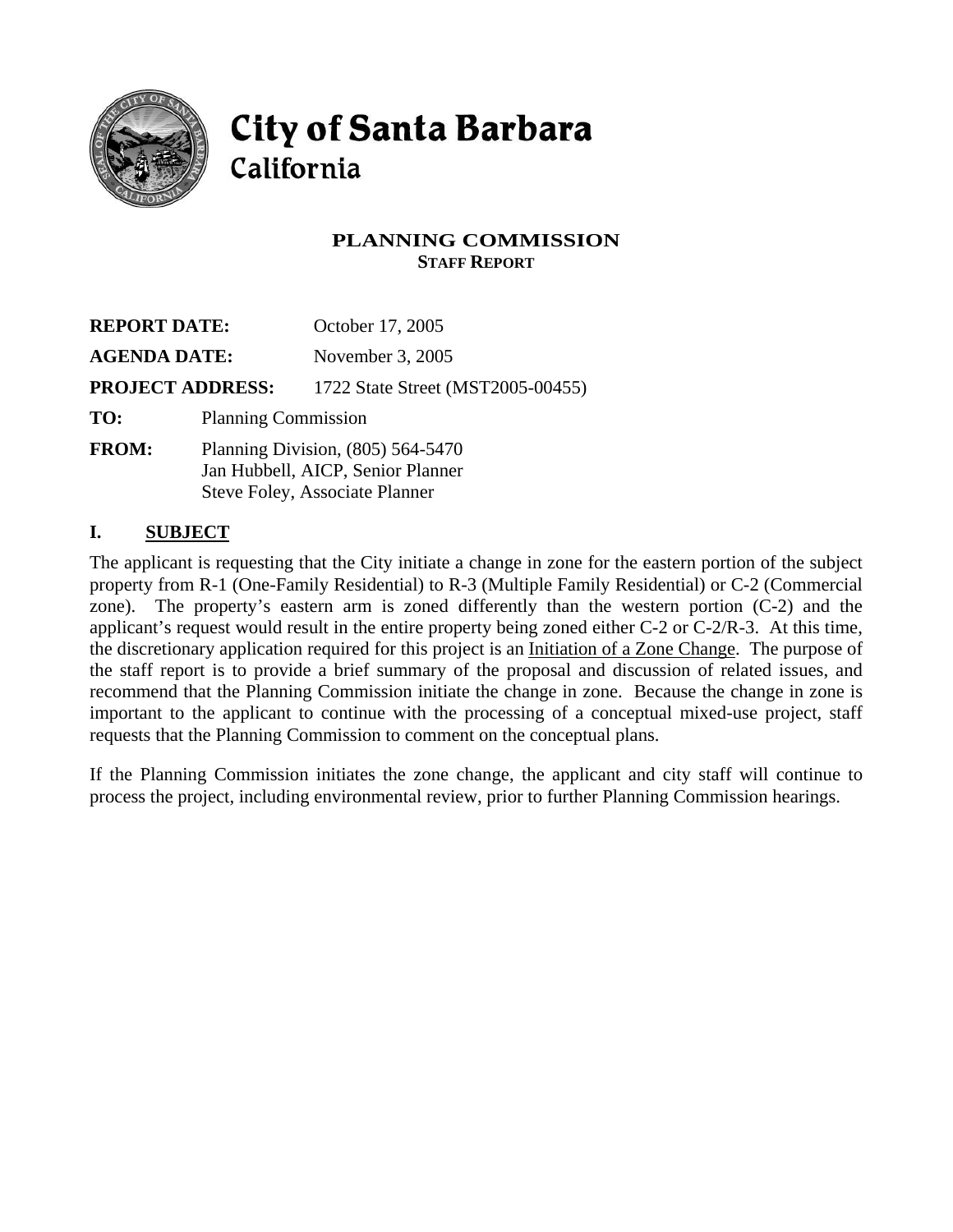Page 2



## **II. SITE DESCRIPTION**

| Applicant:                                                       | Jan R. Hochhauser                                                                                                                                   |
|------------------------------------------------------------------|-----------------------------------------------------------------------------------------------------------------------------------------------------|
| Property Owner:                                                  | <b>Ernest Brooks</b>                                                                                                                                |
| Parcel Number:                                                   | 027-102-021                                                                                                                                         |
| General Plan:                                                    | <b>Offices and Residential</b>                                                                                                                      |
| <b>Existing Zoning:</b>                                          | $C-2$ and $R-1$                                                                                                                                     |
| Proposed Zoning:                                                 | $C-2$ or $C-2$ and $R-4$ (Rear)                                                                                                                     |
| Existing Use:                                                    | Photography and Videography Classroom                                                                                                               |
| Proposed Use:                                                    | Mixed Use: Residential and Commercial                                                                                                               |
| Topography:                                                      | Approximately 4-5%, draining toward State Street                                                                                                    |
| Lot Area                                                         | 28,875 square feet                                                                                                                                  |
| Access:                                                          | <b>State Street</b>                                                                                                                                 |
| <b>Adjacent Land Uses:</b><br>North:<br>South:<br>East:<br>West: | Residential/Commercial (C-2, R-1 zones)<br>Commercial/Office (C-2, R3 zones)<br>Residential (R-1, E-1 zones)<br>State Street, Commercial (C-2 zone) |
|                                                                  |                                                                                                                                                     |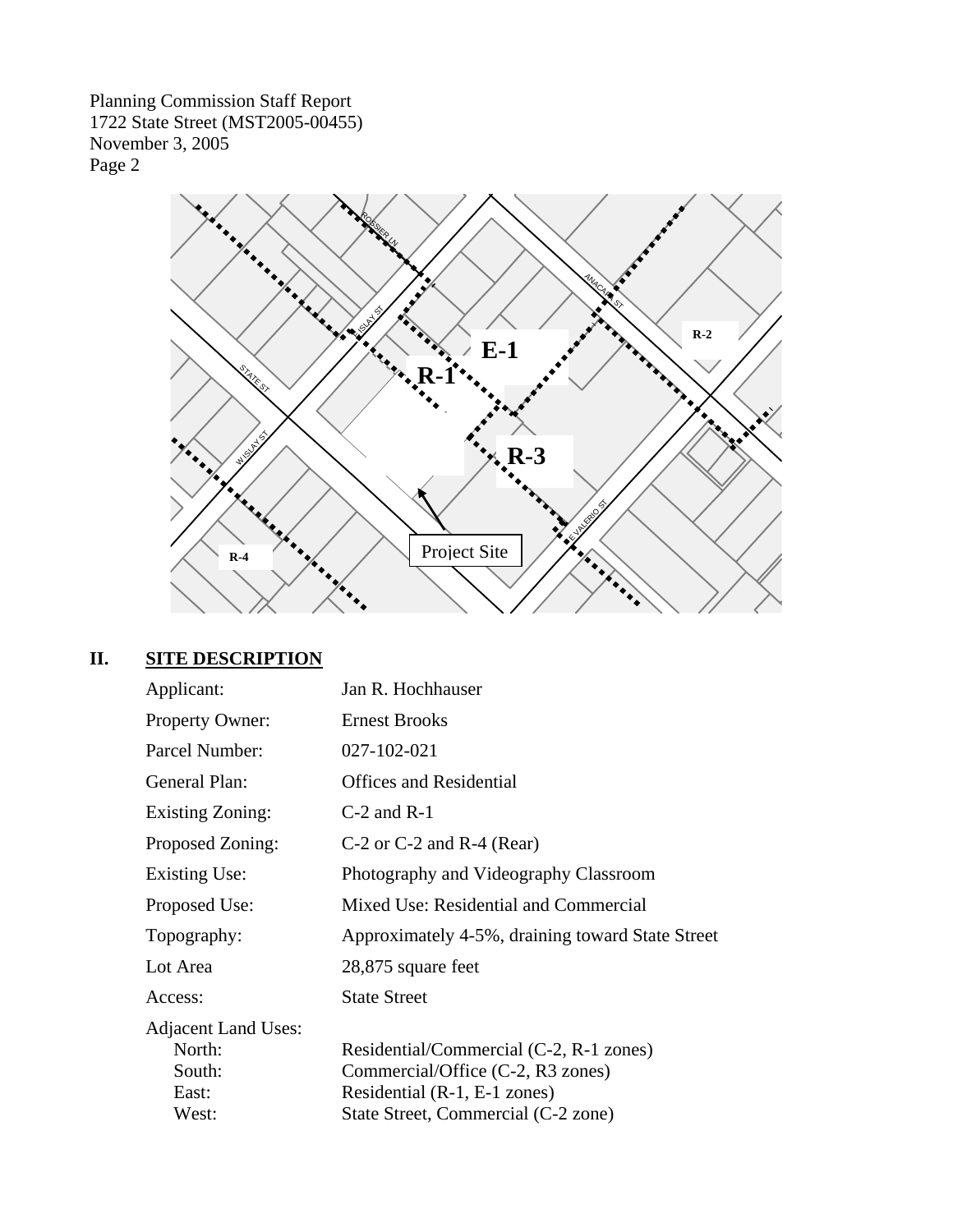#### **III. REQUEST AND ISSUES**

The applicant is requesting that the city initiate a zone change for a portion of the subject property from R-1 (One Family Residential) to either R-3 (Multiple Family Residential) or C-2 (Commercial) to match up with the designation of the front portion of the parcel. Either of these designations would be required in order to process the applicant's mixed-use project proposal. Currently, the 28,875 squarefoot lot is split by two zoning designations; the eastern portion, totaling approximately 4,125 square feet, is zoned R-1, and the western portion adjacent to State Street, totaling 24,750 square feet, is zoned C-2. There are several areas of the City where zone boundaries do not align with property lines, so it is not unusual that this property is split by two zones.

A change of zone is a legislative process and the City procedures require that the Planning Commission or City Council initiate the rezoning before the applicant can submit a formal application for rezoning. A zone change can be initiated by either an applicant, or the Planning Commission or City Council. In this case, a property owner is initiating the zone change.

The purpose of this hearing is to receive direction from the Planning Commission on the appropriateness of the requested rezone, and to either initiate the rezone for further study or to decline to initiate the request for the rezone. If the requested rezone is initiated, staff would evaluate the potential for environmental impacts related to the request, which would result in the entire property being zoned C-2 or a split zoned property of C-2 and R-3.

The surrounding property to the east is zoned R-1 and E-1 (One-Family Residential), the south is zoned R-3 (Multiple Family) and the north and east is zoned C-2 (Commercial).

The Planning Commission should consider two specific issues of the change of zone request. The C-2 district is a commercial zone that allows multiple family residences in a mixed-use configuration as conceptually proposed. However, staff is concerned that, in this instance, the proposed mixed-use project with its potential merit of providing residences in close proximity to the core commercial area should not impel the zone to be changed. This could send a potentially misleading message to future developers of the property if the city initiates and adopts the C-2 zone without a follow-up mixed-use project coming to fruition. In other words, the merits of the zone change should be self evident, not driven by a specific project.

Future projects would be required to meet the zone district in place. Some of the properties surrounding this portion of the site are single family residential and any development of this property should respect the compatibility issues.

The R-3 district could also accommodate mixed uses on this site; however, the separation of zones would limit commercial uses to the existing C-2 zoned westerly portion of the property away from the area currently developed with single-family residences. Noting the previous concerns, the R-3 designation would match the designation of the adjacent property to the south, and would prohibit commercial development at the rear of the property. At the same time, rezoning the rear to the R-3 zone would allow the potential for a well-designed residential project compatible with the existing buildout of the surrounding adjacent residential neighborhood.

The following chart compares the zoning standards that apply to the existing R-1 zoning and the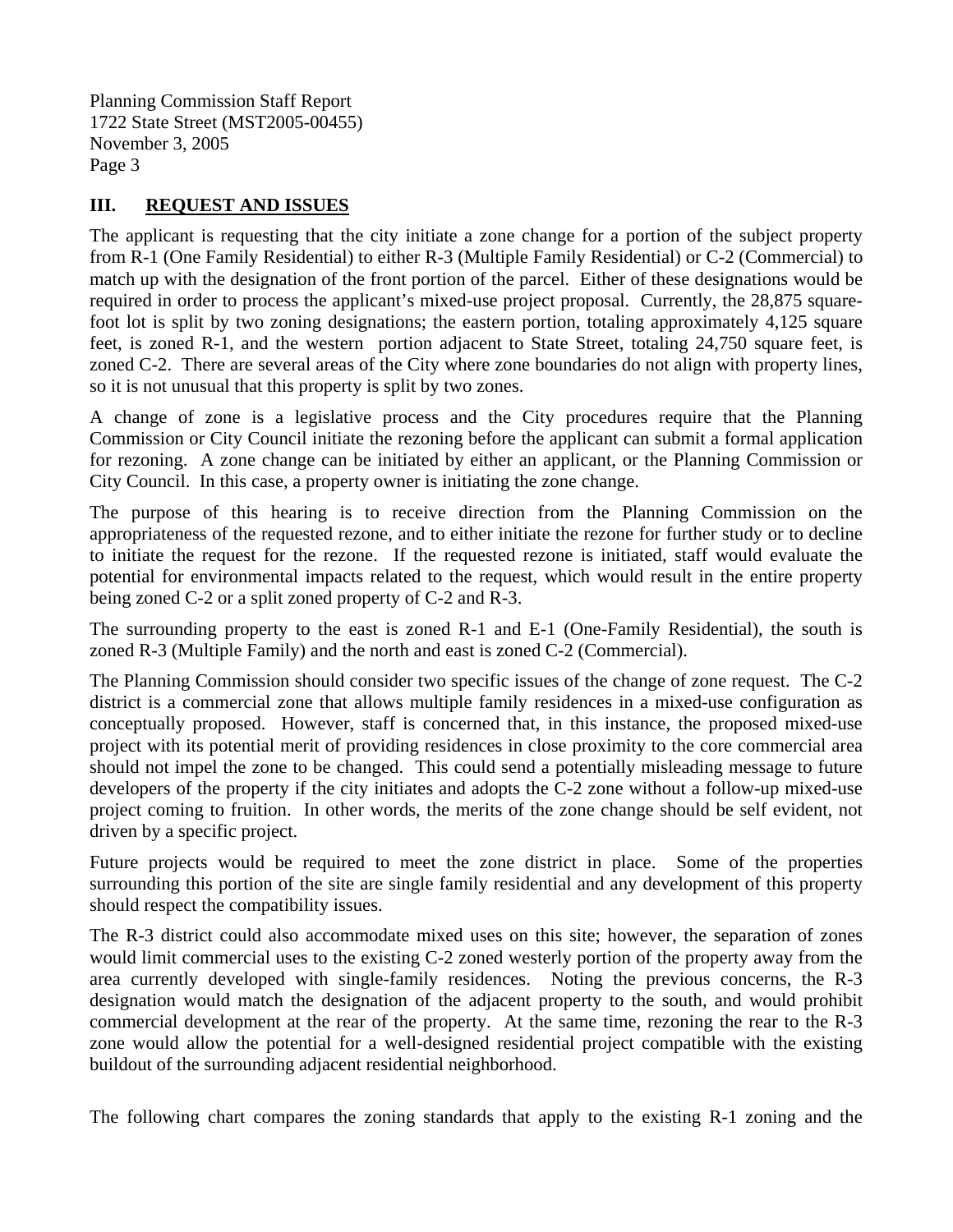proposed C-2 and R-3 zoning categories.

| Zone  | <b>Max</b><br>Ht. | <b>Minimum</b><br><b>Lot Size</b><br>for New<br>Lots                               | Lot-Area<br><b>Requirements</b> | <b>Front Yard</b>                                                                                                                                                    | <b>Interior Yard</b>                                                                                                                                                                                         | Open<br>Yard/<br>Open<br><b>Space</b> | <b>Distance</b><br><b>Between</b><br><b>Buildings</b>                                    |
|-------|-------------------|------------------------------------------------------------------------------------|---------------------------------|----------------------------------------------------------------------------------------------------------------------------------------------------------------------|--------------------------------------------------------------------------------------------------------------------------------------------------------------------------------------------------------------|---------------------------------------|------------------------------------------------------------------------------------------|
| $R-1$ | 30'               | $6,000$ sf                                                                         | 1 unit per lot                  | $1$ -story = $15$ <sup>2</sup> ;<br>20' for second<br>story portions;<br>20' for garages<br>facing street                                                            | 5'                                                                                                                                                                                                           | $1,250$ sf;<br>in one<br>area         | $20^{\circ}$                                                                             |
| $R-3$ | 45'               | 14,000 sf                                                                          | Variable<br>density applies     | $1 & 2$ story<br>$=10$ '; 3 story<br>$=15'$                                                                                                                          | 1 & 2 story = 6; 3<br>story = $10'$                                                                                                                                                                          | $10\%$ of<br>lot area                 | 15'                                                                                      |
| $C-2$ | 60'               | None,<br>except<br>residential<br>buildings<br>shall<br>comply<br>with R-4<br>zone | Variable<br>density applies     | None except<br>buildings used<br>exclusively for<br>residential<br>purposes<br>subject to R-4<br>zone<br>provisions (1)<br>$&$ 2 story<br>$=10$ '; 3 story<br>$=15'$ | Bldg adjacent to<br>non-residentially<br>zoned property $=$<br>$\mathbf{0}$<br>Bldg. adjacent to<br>residentially<br>zoned property $=$<br>the greater of 10'<br>or $\frac{1}{2}$ the height of<br>the bldg. | <b>Not</b><br>required                | None, except<br>residential<br>buildings shall<br>comply with<br>R-4 zone<br>$(10'-15')$ |

Based on the current configuration of the lot, the R-1 zoned eastern portion of the property could potentially be developed with one residential unit. An open yard area of at least 1,250 square feet for the unit would be required, and the requirements of the Solar Access Ordinance would need to be met. Although a mix of uses could occur over the entire property while respecting the zone boundaries and use limitations in the two different portions of the site, a traditional mixed-use building would be difficult to design, unless the design approached the site as two separate projects; single family in the rear and mixed use or commercial in the front. A limited number of commercial, public, or quasipublic uses are allowed in the R-1 zone with a Conditional Use Permit (CUP), and any parking for commercial uses in the residential portion of the site would require a CUP.

The portion of the property zoned C-2 allows for a variety of commercial uses, and other uses allowed in the C-P (Restricted Commercial) zone. Variable density applies to residential projects and would allow for a mix of unit types. Depending on the bedroom count of the units, approximately 10 to 15 residential units could potentially be constructed in this portion of the site. The actual number of units may be less, based on site conditions, and the project's ability to meet private outdoor living space, open space area, and parking requirements. Development in this portion of the site would not be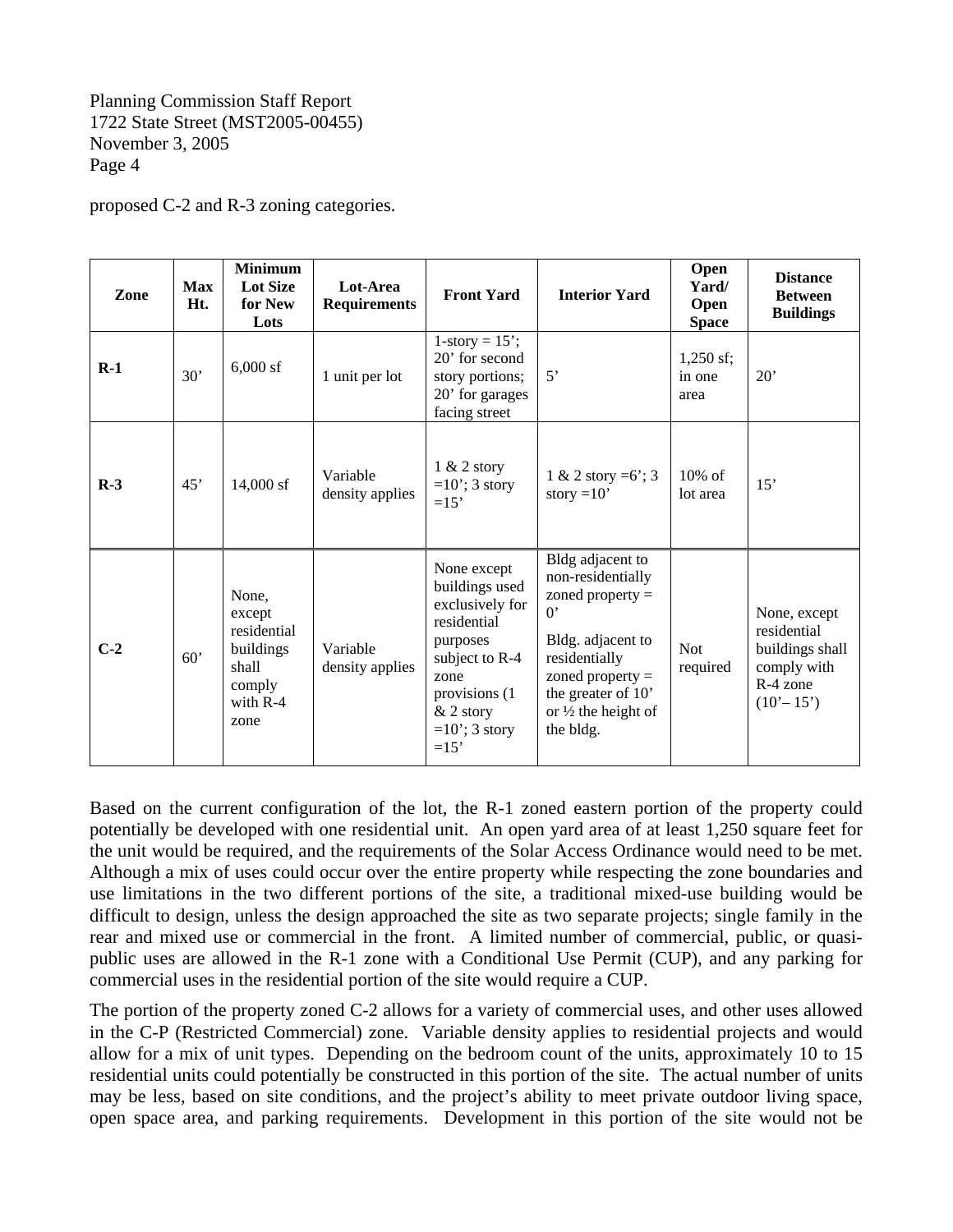subject to the Solar Access Ordinance, as it only applies to development located in residential zones.

If the entire site were zoned C-2, a traditional mixed-use building could be constructed and the residential portion of the project would be subject to the variable density provisions of the Zoning Ordinance. This change would allow up to 18 units, depending on number of bedrooms. Parking for both residential and non-residential uses could also occur on the site, and the building height maximum would increase from 60 feet for the eastern arm portion.

Currently, the Zoning Ordinance provides some protection of residentially zoned properties from adjacent non-residential development, including additional height and setback restrictions shown in the table above. These restrictions would provide some buffer for the adjacent residentially zoned properties, because the interior yard setback would increase as the building height increases. These buffers and setbacks would be similar to the intent of the Solar Access Ordinance.

If the rear R-1 zoned portion of the site was rezoned to R-3, a mixed-use building could also be constructed allowing a maximum of 18 units over the entire site. Under this configuration, the rear area would be limited to residential uses only. Protections to the existing surrounding residential properties from future residential development in the rear of the project property would include the above table-mentioned height and setback restrictions.

#### **IV. PROPOSED PROJECT**

The applicant has proposed a mixed-use project comprised of 10,000 square feet of commercial development and 12 residential condominium units. The existing 7,500 square foot commercial building would be demolished and replaced by new commercial buildings a net commercial floor area increase of 2,500 square feet. Two of the units would be affordable as required by the city's inclusionary requirements. The proposed residential units are 4 three-bedroom units, 6 two-bedroom units (one affordable) and 2 one-bedroom units (one affordable).

The design includes subterranean parking. The structural layout has a maximum of three stories in the front of the lot adjacent to State Street, commercial on the first and second floors and residential on the third. Behind the three-story elements would be residential units in a two-story configuration.

#### **V. RECOMMENDATION/FINDINGS**

Staff recommends that the Planning Commission initiate the requested re-zone of the eastern arm portion to R-3 and allow further study of the proposal for the following reasons:

- The entire site could be designed in a mixed-use capacity, allow for more flexibility in site design, uses, variability in residential units, and parking configuration.
- The R-3 zoning would be consistent or designed to be compatible with the surrounding R-1, R-3, E-1, and C-2 properties.
- The R-3 zone would protect adjacent residential properties from incompatible commercial uses immediately adjacent to them.
- The zoning requirements inherent in developing a commercial or mixed-use building adjacent to a residentially zoned property have the potential to provide adequate protection for the